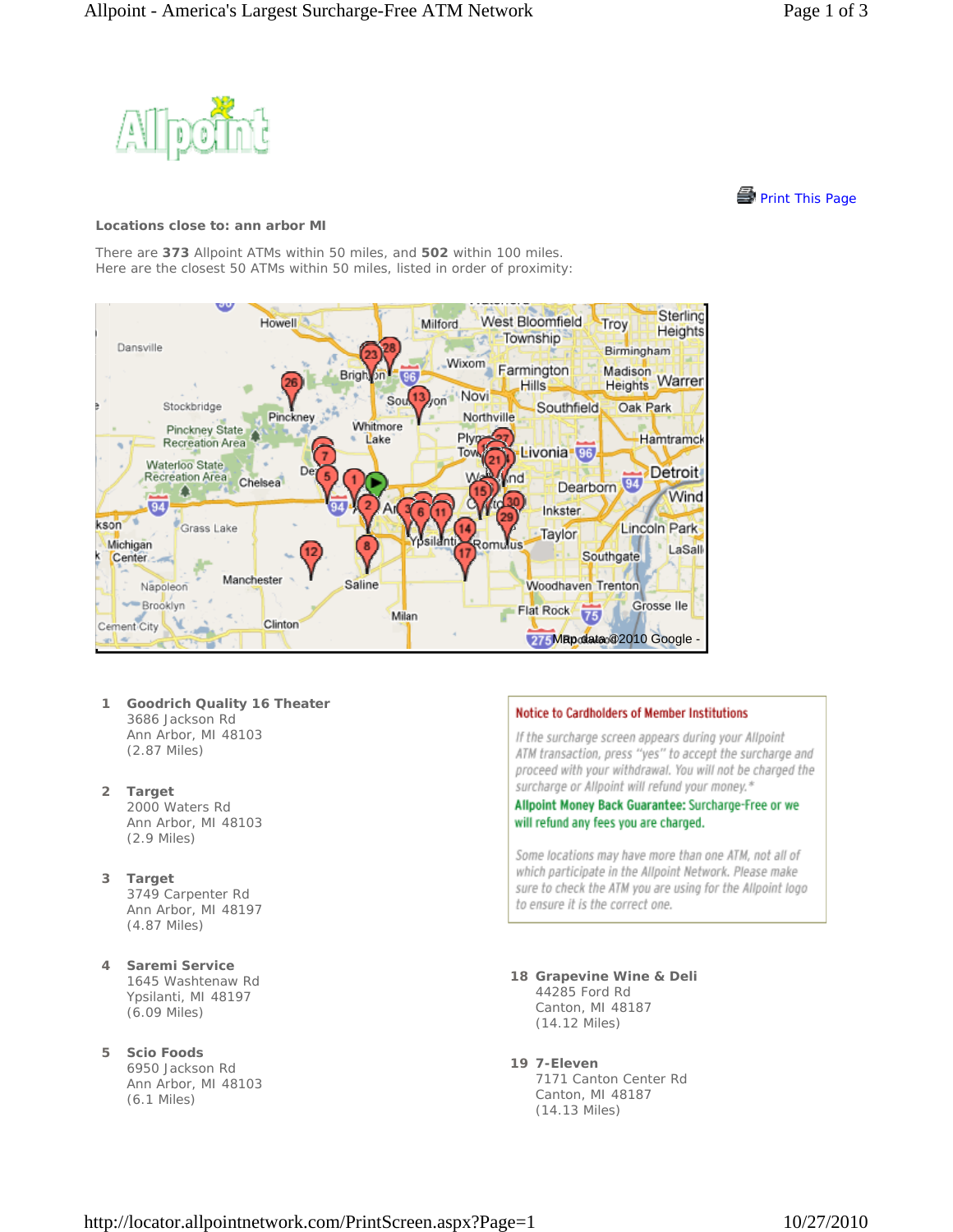- **6 7-Eleven** 2200 Ellsworth Ypsilanti, MI 48197 (6.39 Miles)
- **7 Dexter Mobil** 7177 Dexter Ann Arbor Rd Dexter, MI 48130 (7.14 Miles)
- **8 Saline Amoco** 924 E Michigan Ave Saline, MI 48176 (7.72 Miles)
- **9 Dexter Party Store** 7490 Huron River Dr Dexter, MI 48130 (7.85 Miles)
- **10 A & W Party Store** 1011 E Michigan Ave Ypslianti, MI 48198 (8.37 Miles)
- **11 Next Level Petro** 745 Grove Rd Ypsilanti, MI 48197 (8.48 Miles)
- **12 Bridgewater Depot** 8994 E Austin Rd Bridgewater, MI 48115 (11.48 Miles)
- **13 Kroger** 20730 Pontiac Tr South Lyon, MI 48178 (11.55 Miles)
- **14 7-Eleven** 6040 Rawsonville Rd Belleville, MI 48111 (11.82 Miles)
- **15 Target** 47330 Michigan Ave Canton, MI 48188 (12.52 Miles)
- **16 7-Eleven** 45490 Michigan Ave Canton, MI 48187 (13.43 Miles)
- **17 Ypsi Oil Co** 2120 Rawsonville Rd Belleville, MI 48111 (13.57 Miles)
- **20 Target** 43670 Ford Rd Canton, MI 48187 (14.44 Miles)
- **21 Goodrich Canton 6** 43555 Ford Rd Canton, MI 48187 (14.45 Miles)
- **22 7-Eleven** 43340 Warren Canton, MI 48187 (14.82 Miles)
- **23 Costco** 6700 Whitmore Lake Rd Green Oak Township, MI 48116 (15.41 Miles)
- **24 Ford & Haggerty Shell** 5640 N Haggerty Rd Canton, MI 48187 (15.56 Miles)
- **25 7-Eleven** 9290 Lee Rd Brighton, MI 48116 (15.65 Miles)
- **26 Kroger** 9700 Chilson Commons Cir Pinckney, MI 48169 (15.76 Miles)
- **27 Plymouth Elks Lodge** 41700 Ann Arbor Rd Plymouth, MI 48170 (16.03 Miles)
- **28 7-Eleven** 11501 Grand River Rd Brighton, MI 48116 (16.24 Miles)
- **29 Belleville Oil** 11250 Haggerty Rd Belleville, MI 48111 (16.26 Miles)
- **30 7-Eleven** 39390 Ecorse Romulus, MI 48174 (16.71 Miles)